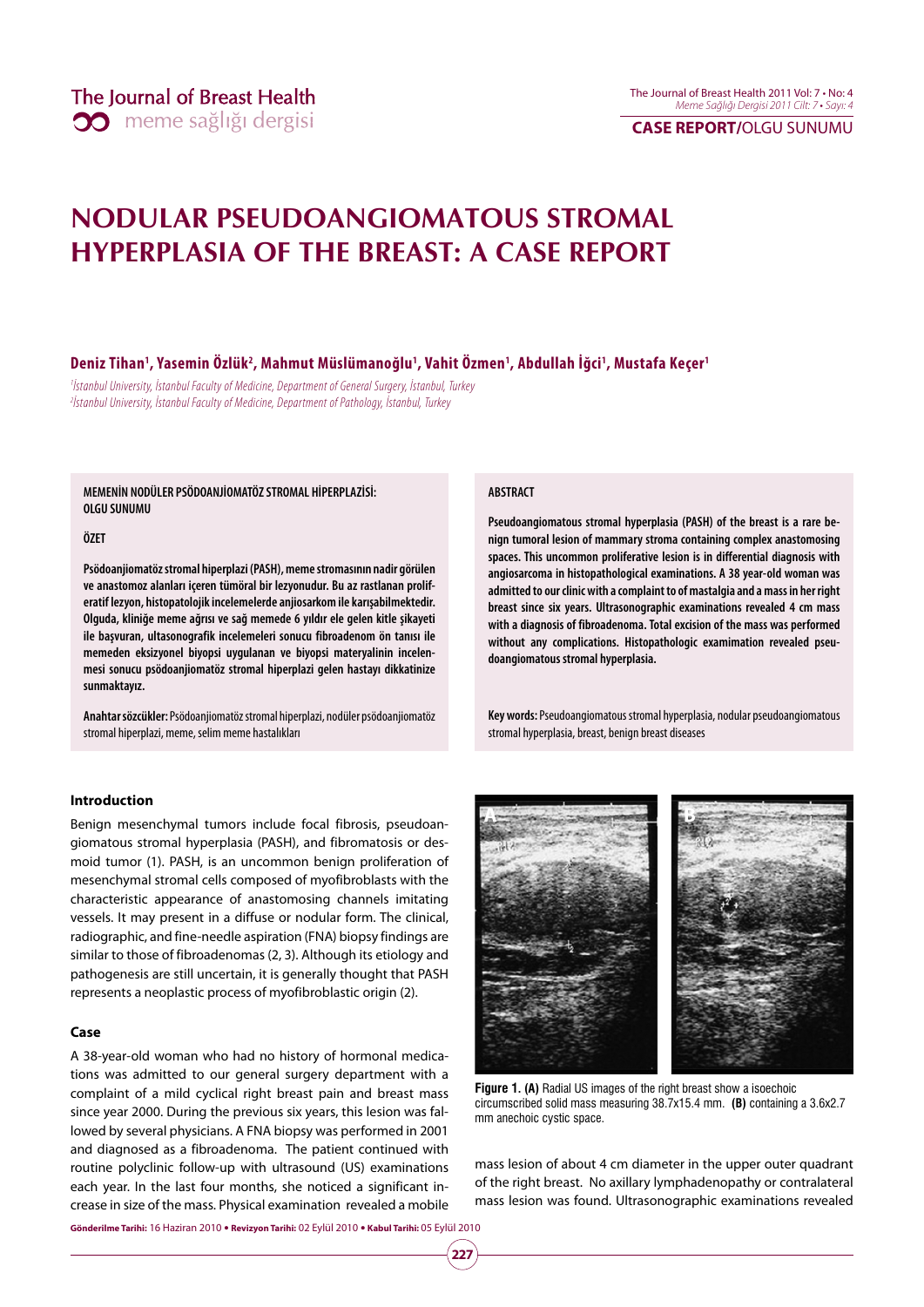

Figure 2. There is only a mammographic asymmetry that slightly increases in density of the right breast tissue in (A) mediolateral and **(B)** craniocaudal mammograms.

a 38.7 x 15.4 mm mass diagnosed as fibroadenoma (Figure 1). No pathologic findings were noticed in mammography (Figure 2). An US-guided tru-cut biopsy was performed. Biopsy findings showed a nonspecific stromal fibrosis.

Laboratory parameters were all within normal limits. An excisional biopsy was performed with a circumareolar incision. The lesion was 4 cm in diameter as a well-circumscribed rubbery solid mass without a capsula. There were multiple irregular tan-pink areas in different size and a lobulated, cut surface with clefts at cross section. During the operation, the removed specimen was examined in frozen section and diagnosed as a fibroadenomatous hamartoma. The patient had no postoperative complications and was discharged the 2rd postoperative day.

Histologic examination of the 4x3x2 cm mass revealed intearnastomosing empty slit-like spaces, presenting between lobular structures with a perilobular concentric arrangement. The spaces were localized between collagen fibers and mostly seen acellular (Figure 3). No mitoses and atypia were detected. Therefore the histopathological diagnosis was nodular PASH.

During the six-month follow-up of the patient, after 6 months, no medical problems were found.

# **Discussion**

Pseudoangiomatous stromal hyperplasia (PASH) of the breast is a rare benign tumoral lesion characterized by proliferation of mesenchymal stromal cells composed of myofibroblasts with the typical appearance of anastomosing empty channels imitating vessels first described in 1986 by Vuitch et al. (4). The frequency of this tumor is reported 0.4% (n=7) in a study of 1661 breast biopsies (5). In another study, as incidental microscopic foci of PASH have been demonstrated in 23% of 200 consecutive breast specimens obtained for various benign and malignant conditions (6). Whereas the tumoral form is rare, PASH may present in a pure diffuse or nodular form. The tumoral form of PASH most commonly manifests as a painless and a relatively soft single palpable solid mass.

Despite in many reported cases, PASH is not only described in premenopausal women but also in a wide range of patients including teenagers, men, and immunosuppressed patients (2). Estrogen replacement therapy is considered to be related to the pathogenesis (6, 7). Its etiology is still unknown and the diagnosis may be difficult on FNA biopsy because of its clinic and cytologic features overlapping with those of fibroadenomas (2, 3, 8). It may also be mistaken as low-grade angiosarcoma.

Mammographic examinations usually describe PASH as a round or oval circumscribed or partially circumscribed non-calcified tumoral mass (9). PASH has a wide variation of sonographic appearance, which is not helpful for differential diagnosis, although most of the nodular lesions are slightly heterogeneous, hypoechoic solid mass in echotexture without posterior acoustic shadowing (9). Mass lesions in PASH often grow over time and may recur locally after excision, whereas they are neither associated with malignancy nor considered to be premalignant lesion (5).

FNA biopsy cannot confirm the histologic diagnosis. In a study of ten patient, FNA biopsy could not discriminate PASH from fibroadenoma in 4 of 10 cases (40%) or suggest a diagnosis of PASH in any case, altought all the excisional biopsies which was performed to these patients diagnosed as PASH (8). Nevertheless, FNA can help to exclude malignancy. The characteristic finding is a complicated pattern of slit-like spaces that dominate the stroma between glandular units. The myofibroblasts in PASH are variably reactive for CD34 and SMA, but negative for factor VIII, and rarely positive for CD31 (10). In this case, the histopathological morphology was patognomonic, therefore the diagnosis doesn't needed any confirmation by immunostaining for